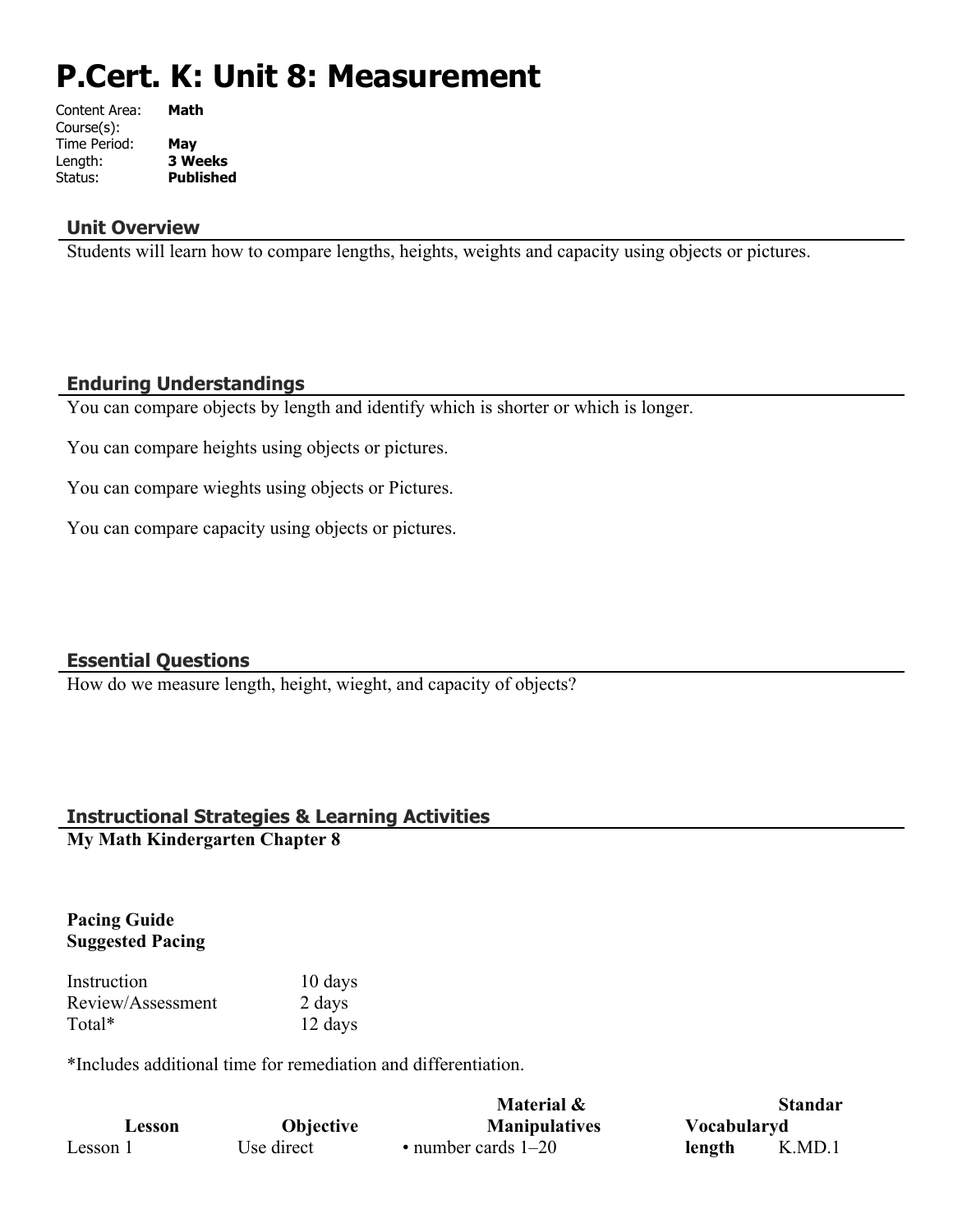| pp. 489-494                                                                   | comparison to                                                              | • brown bag                                                     | shorter<br>taller                    | K.MD.2                                            |
|-------------------------------------------------------------------------------|----------------------------------------------------------------------------|-----------------------------------------------------------------|--------------------------------------|---------------------------------------------------|
| <b>Compare Length</b>                                                         | compare the lengths<br>of objects.                                         | • connecting cubes<br>· classroom objects                       |                                      | <b>Major</b><br><b>Cluster</b>                    |
| Lesson 2<br>pp. 495-500<br><b>Compare Height</b>                              | Use direct<br>comparison to<br>compare the heights                         | • yardstick, ruler<br>• connecting cubes<br>· classroom objects | height<br>longer<br>shorter          | <b>MP</b> 1, 4,<br>5, 6, 7<br>K.MD.1<br>K.MD.2    |
|                                                                               | of objects.                                                                | • plant pictures                                                |                                      | <b>Major</b><br><b>Cluster</b>                    |
| Lesson 3<br>pp. 501-506                                                       | Guess, check, and<br>revise to solve                                       | • connecting cubes<br>• classroom objects                       |                                      | <b>MP</b> 1, 2,<br>3, 4, 6, 7<br>K.MD.1<br>K.MD.2 |
| <b>Problem-Solving</b><br><b>Strategy: Guess,</b><br><b>Check, and Revise</b> | problems.                                                                  |                                                                 |                                      | Major<br><b>Cluster</b>                           |
|                                                                               |                                                                            |                                                                 |                                      | MP 1, 3,<br>4, 5, 6                               |
| <b>Check My Progress</b><br>Lesson 4<br>pp. 509-514<br><b>Compare Weight</b>  | Use direct<br>measurement to                                               | • book, crayons<br>• chalk eraser<br>• bucket balance           | weight<br>heavier                    | K.MD.1<br>K.MD.2                                  |
|                                                                               | compare objects by<br>weight.                                              | · classroom objects                                             | lighter                              | <b>Major</b><br><b>Cluster</b>                    |
| Lesson 5<br>pp. 515-520                                                       | Describe measureable• book<br>attributes of single • water bottle          |                                                                 |                                      | MP 2, 3,<br>5, 6, 7, 8<br>K.MD.1<br>K.MD.2        |
| Describe Length,<br><b>Height, and Weight</b>                                 | objects.                                                                   | • paper towel roll<br>• juice can<br>• tennis ball, basketball  |                                      | <b>Major</b><br><b>Cluster</b>                    |
|                                                                               |                                                                            | • sheet of paper<br>• connecting cubes<br>• stapler<br>• ruler  |                                      | <b>MP</b> 1, 3,<br>4, 5, 6, 7                     |
| Lesson 6<br>pp. 521-530<br><b>Compare Capacity</b>                            | Compare the capacity • half-gallon<br>of two objects to<br>determine holds | • cereal<br>• color tiles                                       | capacity<br>holds less<br>holds more | K.MD.1<br>K.MD.2                                  |
|                                                                               | more and holds less. • connecting cubes                                    | • juice can                                                     |                                      | <b>Major</b><br><b>Cluster</b>                    |
|                                                                               |                                                                            | • half-pint<br>• small cups<br>• counters<br>• pitcher          |                                      | MP 1, 2,<br>4, 6, 8                               |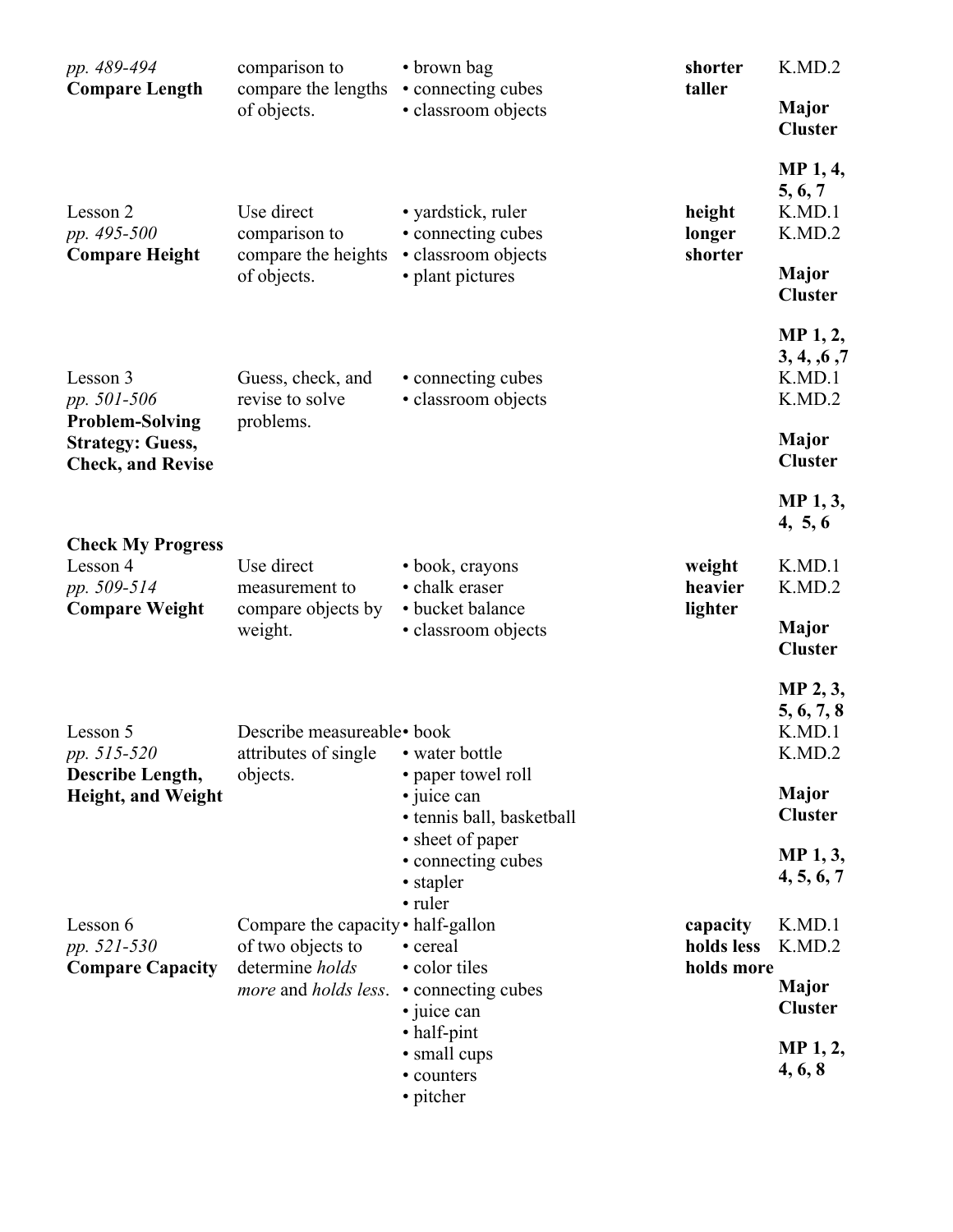# **Integration of 21st Century Themes and Career Exploration**

| CRP.K-12.CRP2 | Apply appropriate academic and technical skills.                                   |
|---------------|------------------------------------------------------------------------------------|
| CRP.K-12.CRP4 | Communicate clearly and effectively and with reason.                               |
| CRP.K-12.CRP8 | Utilize critical thinking to make sense of problems and persevere in solving them. |
| CRP.K-12.CRP1 | Act as a responsible and contributing citizen and employee.                        |

## **Technology Integration**

Utilize programs on the IPad.

Use of Shutterfly Share Site.

Smartboard lessons and technology

# **Interdisciplinary Connections**

| LA.RF.K.1  | Demonstrate understanding of the organization and basic features of print.                                                                                                                          |
|------------|-----------------------------------------------------------------------------------------------------------------------------------------------------------------------------------------------------|
| LA.RF.K.2  | Demonstrate understanding of spoken words, syllables, and sounds (phonemes).                                                                                                                        |
| LA.RI.K.1  | With prompting and support, ask and answer questions about key details in a text.                                                                                                                   |
| LA.RI.K.2  | With prompting and support, identify the main topic and retell key details of a text.                                                                                                               |
| LA.RI.K.7  | With prompting and support, describe the relationship between illustrations and the text<br>in which they appear (e.g., what person, place, thing, or idea in the text an illustration<br>depicts). |
| LA.RI.K.10 | Actively engage in group reading activities with purpose and understanding.                                                                                                                         |
| LA.RI.K.4  | With prompting and support, ask and answer questions about unknown words in a text.                                                                                                                 |
| LA.RF.K.3  | Know and apply grade-level phonics and word analysis skills in decoding and encoding<br>words.                                                                                                      |
| LA.RI.K.3  | With prompting and support, describe the connection between two individuals, events,<br>ideas, or pieces of information in a text.                                                                  |

## **Differentiation**

Each chapter in My Math teacher manual contains differentiated instruction for Approaching level, On Level and Above level students.

#### **Modifications & Accommodations**

I&RS and 504 accommodations will be utilized in addition to the differentiated instruction in the Unit.